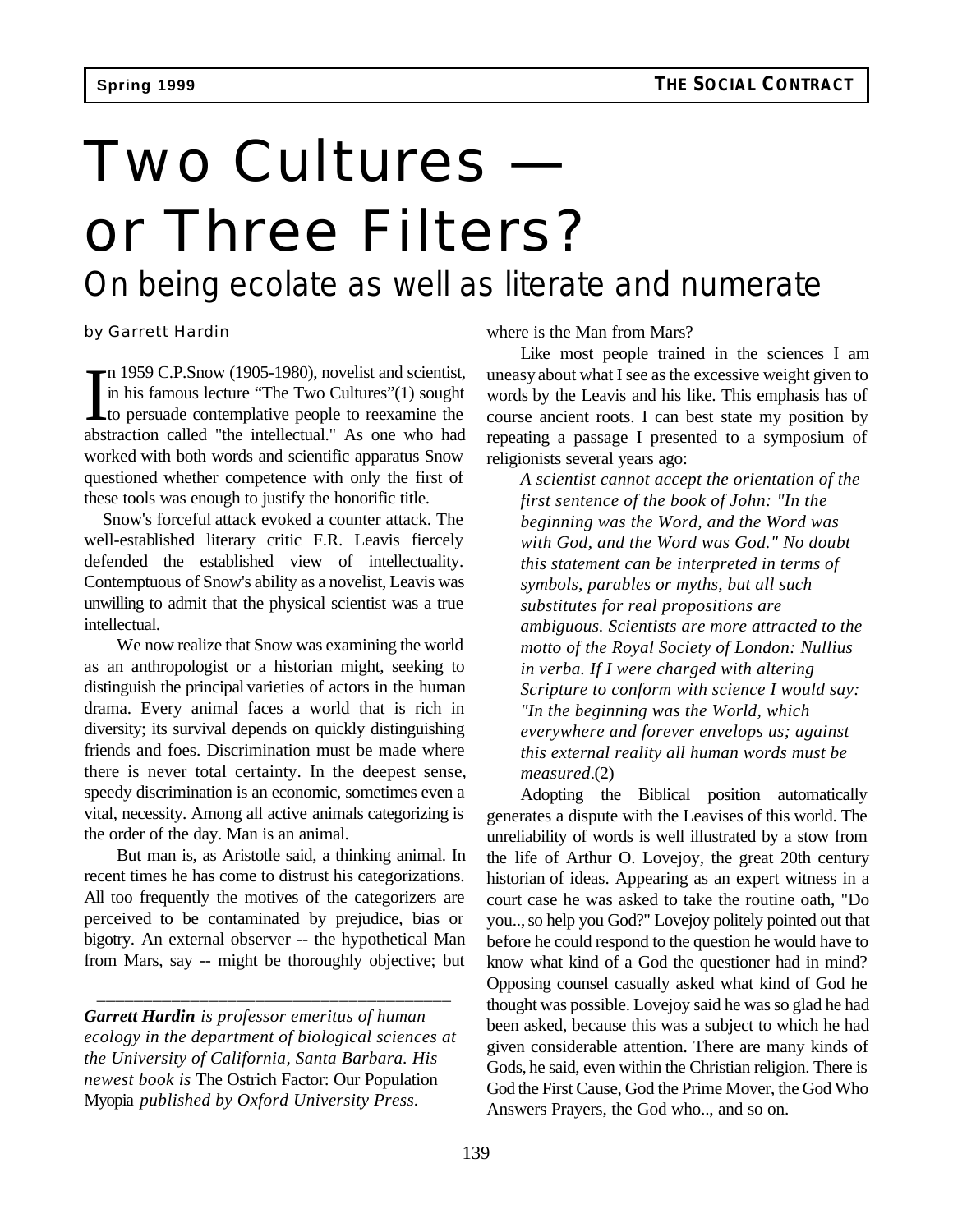Legal tradition dictates that an attorney, having raised a particular point, cannot keep the witness from flooding the record with his reply. Lovejoy went on until he had made (as I recall) 37 distinctions and then sweetly asked: "Which one of these Gods does the court have in mind?" The attorney threw up his hands in despair and urged that the trial move on to substantive issues.

 The moral should be clear: there is no unambiguous relation of words to reality. Conventions rule; and we cannot expect that working with words-only will answer our questions about the world outside the words. Often non-verbal language is more intelligible than words. In a popular lecture given in 1883, the English physicist Lord Kelvin (1824-1907), discoursed on a language much used by scientists, namely the language of mathematics:

*I often say that when you can measure what you are speaking about and express it in numbers you know something about it; but when you cannot measure it, when you cannot express it in numbers, your knowledge is of a meagre and unsatisfactory kind: it may be the beginning of knowledge, but you have scarcely, in your thoughts, advanced to the stage of science..*.(3)

At this point we pause to name the intellectual stages discussed so far. The first stage, as illustrated in the quotation from the Bible, can be called the literate stage, using the word "literacy" and its derivatives to cover words transmitted by whatever medium (not just inked letters on paper). An intellectual of the Leavis stripe is said to be literate. The intellectuality of Kelvin (and other scientists) is now referred to under the rubric of "numeracy," the ability to think and communicate with numbers. According to the Oxford English Dictionary the second word was coined by a royal commission in the very year of Snow's lecture. After 1959 the words numerate and numeracy appeared with ever greater frequency in general discussions.

The thrust of Snow's analysis makes us question the legitimacy of an important human activity: categorizing people into cultural groups. Doing so invites dissent because categories are only statistically valid. Moreover, the name of almost any category carries an emotional baggage: think of the uproar created by the chameleonlike terms "liberal" and "conservative." Being pigeonholed is usually resented by the subject; but the passion for pigeonholing other people is a human failing. (Think of

the joys of hurling at one's opponents the epithets "Bigot! Xenophobe! Racist! and Nativist!)

Quite an amusing brouhaha resulted from the Snow-Leavis controversy; we can now see that the differences uncovered had more important functions than that of name-calling. But before going further we need to introduce one more thread into the argument.

In the last half of the 19th century the science of ecology was christened. Its definition was initially confined to the biological sciences; about a century later people interested in characteristically human problems broadened its meaning. The both economic and environmental ones. That position made academic economics no more than a specialized corner of ecology. Needless to say, card-bearing economists did not agree.

That something was missing from official economics had been noticed at least as far back as Gulliver's Travels. In the fantasy land of Laputa, Jonathan Swift told how mathematical analyses produced ill-fitting clothes for the Laputans, while "their houses were very ill built.., without one right angle in any apartment... I have not seen a more clumsy, awkward and unhandy people..."(4) Thus did Swift ridicule scholars who thought that purely numerical analyses could solve all human problems. That was in 1726.

Then in 1962 a biologist employed by the American government, Rachel Carson, gave an elegant presentation of human ecology in her book Silent Spring, which was both highly praised and passionately damned. In the generation that followed, well-established economists mounted one defense after another, the contents of which suggested that the thrust of Swift's satire was not mere fiction. A bouquet of their astonishing statements follows. (Unless otherwise noted, each quotation is by an established economist or a recognized spokesman for the group.)

"The world can, in effect, get along without natural resources." -- Robert Solow(5)

"There is no danger from the exhaustion of physical resources." -- Peter T. Bauer (6)

"In the received paradigm, economic growth can, in principle, continue indefinitely without resource constraints." --Allen V. Kneese.(7)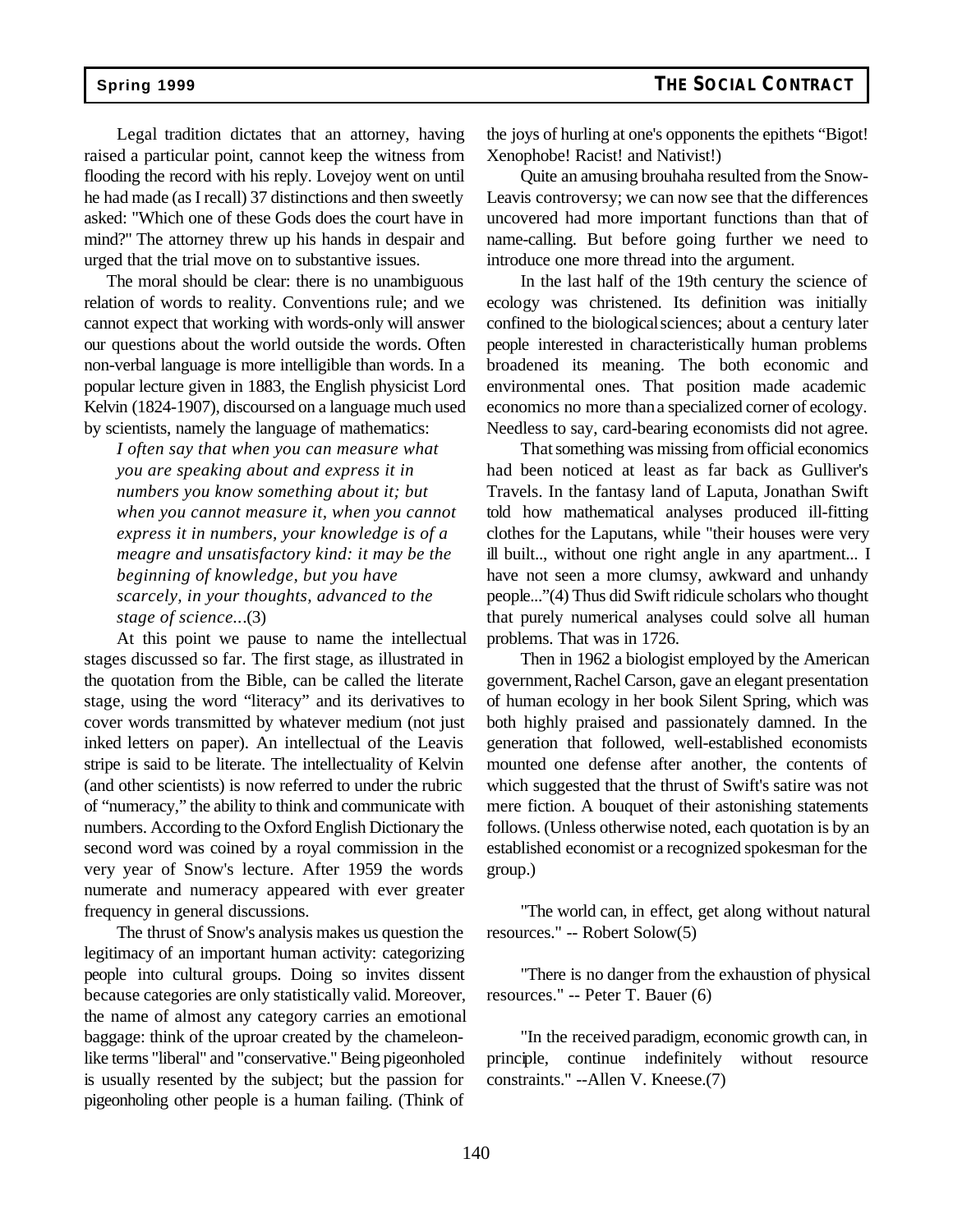"The so-called Law of Diminishing Returns only operates in the absence, on the one hand, of significant technological changes, and on the other of significant social changes." --Colin Clark.(8)

"On average, human beings create more than they use in their lifetimes. It has to be so or we would be an extinct species. This process is, as the physicists say, an invariancy. It applies to all metals, all fuels, all food, all measures of human welfare. It applies in all countries. It applies in all times." --Julian Simon, a merchandising and sales specialist.(9)

"The United States must overcome the materialistic fallacy: the illusion that resources and capital are essentially things which can run out, rather than products of the human will and imagination which in freedom are inexhaustible." --George Gilder, popularizer of economics.(10)

To these individual confessions should be added the testimony of Constance Holden, for many years a trusted reporter of the weekly Science magazine. In a planned encounter of economists and environmentalists at the World Bank, "... the economists at the meeting rejected the idea that resources could be finite. Said one: 'The notion that there are limits that can't be taken care of by capital has to be rejected.' Said another: 'I think the burden of proof is on your side to show that there are limits and where the limits are.' They were suspicious ofweU-worn ecological terms such as 'carrying capacity' and 'sustainability.' Said one: 'We need definitions in economic, not biological terms.'"

These objections by the economists take us to the heart of the economics-ecology controversy, the "burden of proof' issue. It is clear that economists assume that unlimited growth is normal and does not call for evidence. For an applied science that claims to be erected on a mathematical framework, it is astonishing to think that, since Adam Smith (1776), the evolution of this applied science has brought it into a domain where "infinity" is a legitimate operator in its equations. Early on, professional mathematicians forbad dividing by zero because it produces "infinity," the operational meaning of which has long been regarded as illegitimate. But not, apparently in economics.

The frequent assertions of the economists quoted

above cannot be reconciled with the traditions of the natural sciences. If Newton had denied the constancy of gravity he could never have successfully described our world. (The slight modification later called for by Einstein created a new constant entity with the dimensions of both mass and energy.) In biology, the variability of living things derives from a sort of constancy of hereditary elements.

 When they wrestle with fundamentals scientists have to stop at some point, and say: "Thus far and no farther with our doubting." It is quite true that we have made mistakes in the past when we settled for "self-evident truths, $M^{\infty}$  common sense" and the like, but unlimited doubt creates an infinite regress that leaves no firm foundation for further advances. Einstein expressed what may be the best way to terminate an infinite regress. According to his biographer, Einstein said: "When judging a scientific theory, his own or another's, he asked himself whether he would have made the universe in that way had he been God.''(11)

A modern term is needed for whatever mental entity we use to limit an infinite regress. Semantic coloring should not invest the chosen name with too much power. Of the suggestions made to date I like best the term, the "default position."(12) This term implicitly lays the burden of proof on any contradictory position. Constancy (with no creation & no destruction) is generally taken as a default position in the sciences. The laws of themodynamics are default positions. (Ecological applications of this new term are discussed at length in The Ostrich Factor.[13])

Conflicts between economists and ecologists could have been aborted forty years before Silent Spring had the economists paid attention to the criticisms of Frederick Soddy.(14) The English chemist pointed out that the theory embedded in neoclassical economics in effect presupposes a perpetual-motion machine, a material form of infinity forbidden to science. Yet when, half a century after Soddy's critique, the multiplyauthored work, The Limits to Growth, came out, Wilfred Beckerman expressed the opinion of his comrades in economics by calling it an "impudent piece of nonsense.(15) Why "impudent"? Because it refused to make the economically fashionable assumptions of worldly infinities.

 The standard conclusion of traditional economists pleases John Q. Citizen. Default positions, which tell us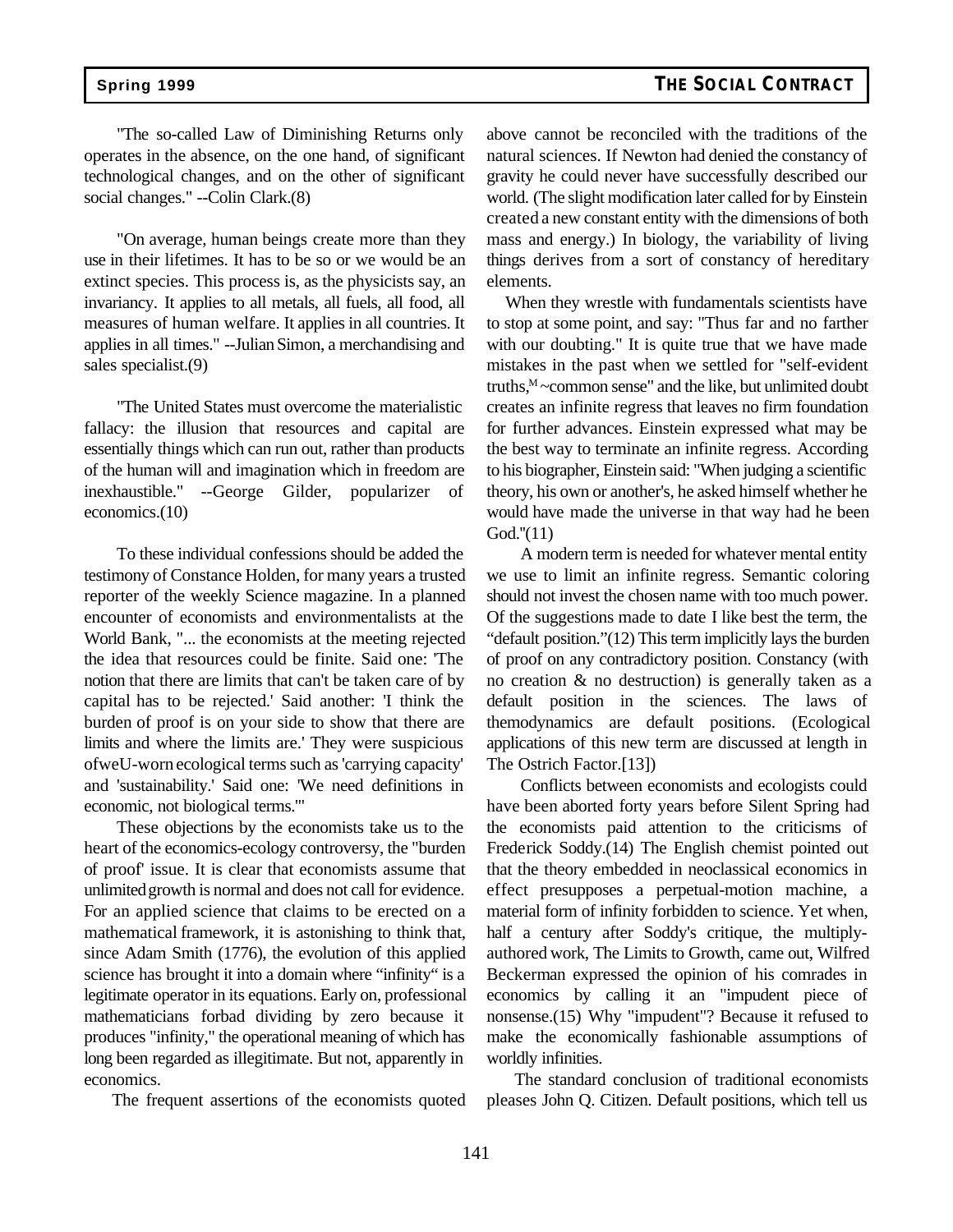there are limits to what we can do, are seldom welcomed. ("How pessimistic!" says JQC.) After some ten thousand years of civilization, magic is still welcomed into millions of minds. Most daily newspapers in the United States still carry a regular column of astrological counsel; the flavor of the advice is certainly optimistic. So also are most of the orations given on ceremonial occasions: the speakers accept without question perpetual-motion machines proposed by the neoclassical economists. As evidence, consider a commencement address given by a philosopher at St. John's College:

*It is now common knowledge in the farthest corners of the world that hunger, sickness, nakedness, and homelessness -- all those symptoms of the economy of scarcity under which we have all lived -- can by the proper multiplication and distribution of science and technology be abolished from the earth*. --Scott Buchanan.(16)

I have augmented C. P. Snow's two paths to a culture (the literate path and the numerate path) with a third one, the "ecolate" path. Should someone write a new essay entitled "The Three Cultures"? I think this would be counterproductive: we already have enough stereotypes to keep our repulsive passions well supplied. Our greater need is to become more aware of the different languages we use in our attempt to surround and express the truth. It is now clear that as the human mind processes the inputs from experience it uses three different filters, each connected with its characteristic question.(17)

Literacy: What are the appropriate words?

Numeracy: What are the operational numbers?

Ecolacy: And then what?

More consistently than the first two filters, the ecolate filter is focused on time and the probable consequences of a proposed action. Ecolacy presumes a consequentialist ethics (which is often at odds with the motivational ethics produced by earlier, and predominantly literate, intellectuals).(18) As human beings become ever more crowded together the need for a mastery of these three "languages" grows. Can we bring this about?

As one who was heavily involved in undergraduate education for more than three decades I have some suggestions to make. In the struggle to preserve the best of our civilization we have to take as our target those citizens who are most in need of a "general" education, namely the future teachers in primary and secondary schools, and the future journalists who will fashion the news reported in the press and in the electronic media. The informal fraction of the education of these two groups takes place outside the university and college curricula. Only the formal part is subject to academic influences. The principal emphasis of "general" courses should be on the needs of future citizens rather than those of students headed for academic specialties. In the past, successes in this area have been rather disappointing. Why? For the answer we need to plunge deeply into human behavior.

REWARD DETERMINES BEHAVIOR. In a world of living elements this is a universal default position. In any particular class of interactions, the determination need not be 100% effective: anything over 50% will make it determinative of the results. In the field of biology, natural selection is the overwhelming example of the operation of this default mode. Among domesticated animals and plants, rewards set up by animal and plant breeders determine what a strain will be like. In the economist's world of the free market, consumer preference determines the prosperity of human "producers."

 What about the academic world? Many tax-payers are under the impression that teaching performance is the primary behavior that is rewarded in universities. Those who are close to the academic world know that this is not so -- particularly not so in universities, which set the style more than do colleges. As far as abilities are concerned it is fortunate that great teaching ability and great research ability are NOT mutually exclusive. (This is shown by the numerous individuals who are very good at both.) But in universities generally, the criteria for filling academic slots, result in research ability being rewarded more generously than teaching ability.

An academician's chance of advancement is largely determined by how his research accomplishment is perceived at OTHER institutions. (Teaching reputations are less well-known at a distance.) Since there are only 24 hours in the day, the perceptive and ambitious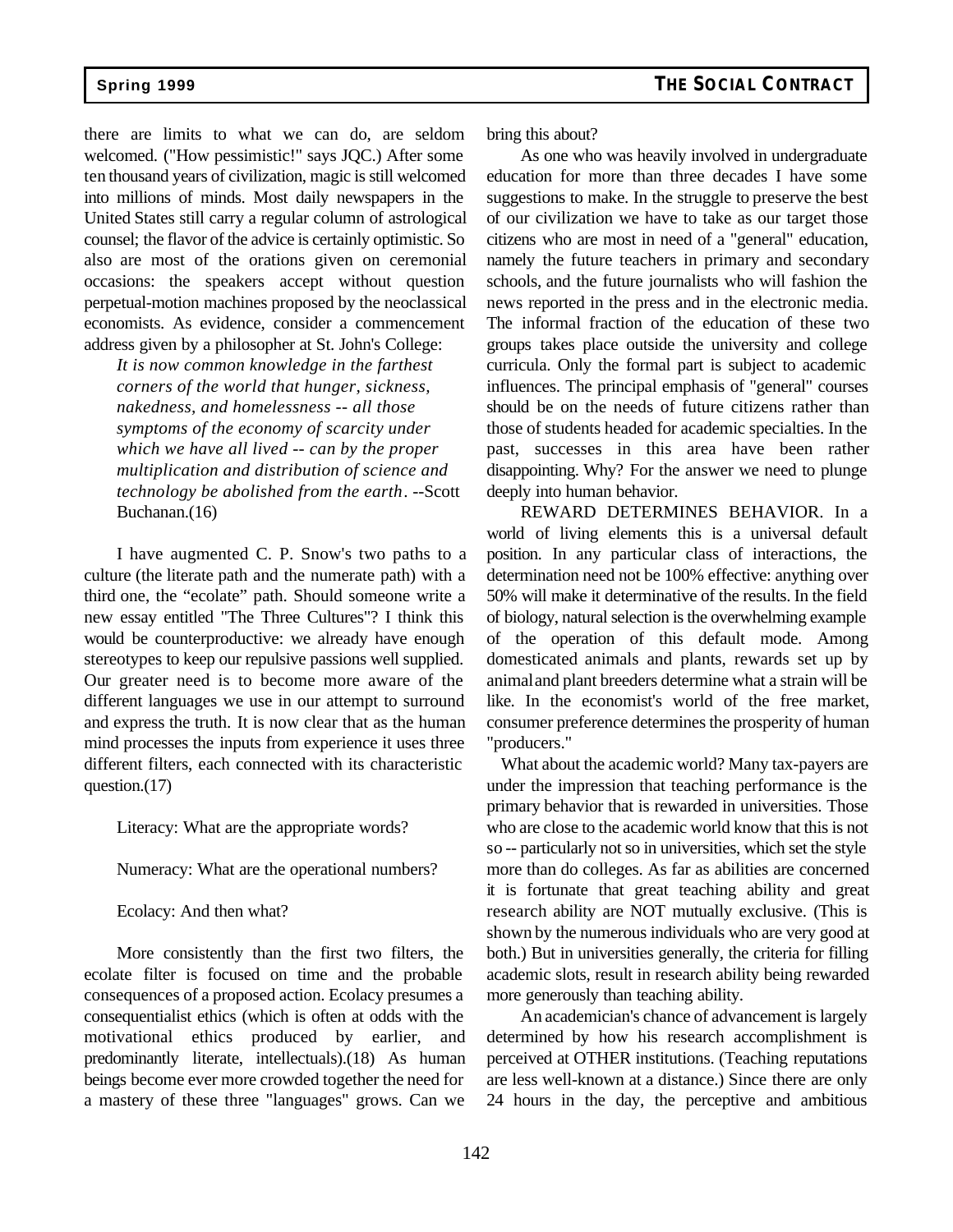academician gives research more attention than teaching. Rewards determine behavior -- Q. E. D.

Actually, rewards in academia are a mixed bag, and many professors exert themselves mightily in educating the next generation. "General" courses are devised to tell all the non-X students what they need to know about X, if they are going to be well balanced citizens later. But it is easier for a teacher to speak one language rather than several, and so the professor's specialty is apt to play the pirate in a course dedicated to more extensive goals.

The result of this unplanned selectivity is tragic: the neglect of the needs of the vast majority of students who stand most in need of a general education. This group includes those students who will one day be most responsible for training yet another generation of citizens. Tragedy compounded!

The two most important sub-groups are the primary and secondary teachers, and the journalists. The life stories of the two professions differ. For a long time teaching (in our part of the world) has been professionalized and esoteric. Administrators in the schools of education have a dictatorial clamp on the criteria for certification procedures. At a lower level the everyday workers, joined into teachers' unions, furnish the political power that keeps uncertified teachers out of the classroom.

University faculty who may take their advising duties seriously soon learn a sad fact: the education department or school at most universities has a reputation for general incompetence. Time after time, faculty advisors observe that the student who is no more than marginally competent at intellectual tasks ends up by becoming an "ed major." (Student scuttlebutt tells him that he will have an easy job there.) The final result was cruelly satirized by George Bernard Shaw almost a century ago: "He who can, does. He who cannot, teaches."(19) Of course, this is only a statistical truth: **a** few schools of education give a quality education, but the profession suffers from the majority. Extensive reform would be frighteningly difficult, but the welfare of future generations is at stake.

The other sub-group, with perhaps even more influence on the future, is the fraternity of journalists. Our schools of journalism may be as bad as education departments, but journalists have not succeeded in producing a closed shop. Most practicing journalists did not come out of journalism schools: they just wandered into the occupation. Some are self-educated to a high level. But numeracy is still often mocked by the highly literate; the results show in the press.

As for ecolacy, this modern development is seen as threatening to many of the vested interests of society; and these, through the power of advertizing budgets, exert a powerful suppressive effect on ecolate analysis. The end result is that our civilization seems determined to get along with a single language, literacy, with numeracy and ecolacy being marginalized.

 Can we survive? Well, who is we? If that great romantic dream of One World becomes -- temporarily - a reality, the inevitable dysfunctions of scale probably preclude the possibility of universal reform. If, on the other hand, our world continues to be subdivided into many separate sovereignties (as it is now), there is at least a possibility that one or another of the semiindependent units may some day become truly tripartite in both thinking and communication. One such local success might then inspire others to follow the example.

## **NOTES**

(1) C. P. Snow. The Two Cultures. Cambridge: Cambridge University Press. 1993. pp.1-51.

(2) Garrett Hardin. "An ecological view of ethics," in James B. Miller and Kenneth E. McCall, eds. *The Church and Contemporary Cosmology.* Pittsburgh: Carnegie Mellon University Press. 1990. p.345.

(3) Sir William Thomson (Lord Kelvin). Popular Lectures and Addresses. London: Macmillan. 1891. v. 1, p.80.

(4) Jonathan Swift. Gulliver's Travels. 1726. Travel III, Chap. II

(5) Robert Solow. "The economics of resources or the resources of economics." Journal of Economic Literature 6:11. 1974.

(6) Peter T. Bauer. Equality and the Third World and Economic Delusion. Cambridge, MA, Harvard University Press. 1981. p.206.

(7) Allen V. Kneese. "The economics of natural resources." Population and Development Review,